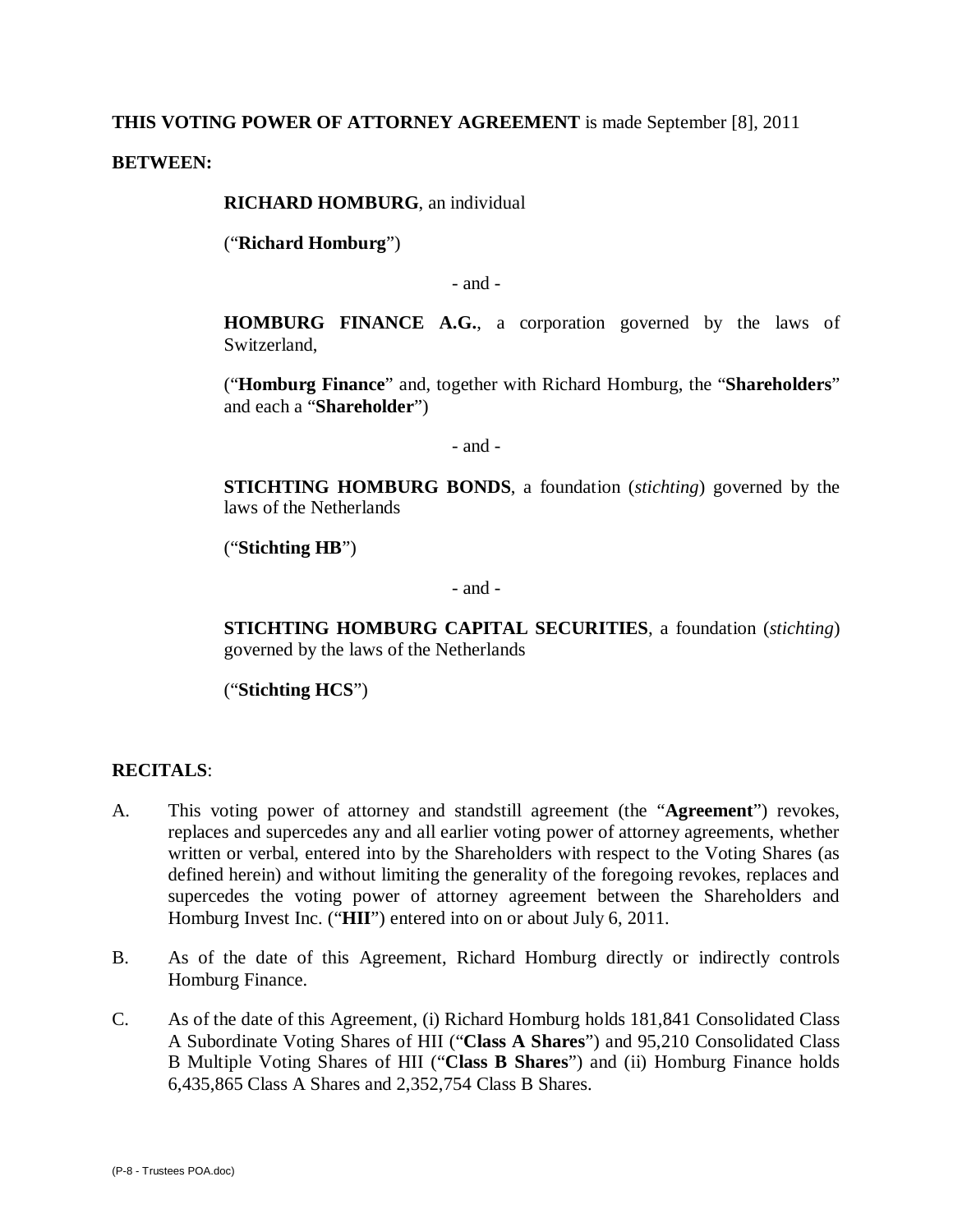D. Each of the Shareholders wishes to appoint the Attorneys (as hereinafter defined) as voting agent to vote the Voting Shares (as defined herein) for and on behalf of the Shareholder in respect of those matters described in Section 1 of this Agreement at any HII Meeting (as defined herein), the whole in accordance with the terms of this Agreement.

**THEREFORE**, for good and valuable consideration, the receipt and sufficiency of which is hereby acknowledged, the parties agree as follows:

# **ARTICLE 1 VOTING OF SHARES**

- 1.1 Each Shareholder hereby appoints Stichting HB and Stichting HSC, acting jointly, as the Shareholder's true and lawful attorneys (the "**Attorneys**"), with full power and authority in the Shareholder's name, place and stead, to vote on the Shareholder's behalf the voting securities of HII held by that Shareholder as set forth in recital B to this Agreement (the "**Voting Shares**") on any resolution presented to the shareholders of HII to be voted upon at a meeting of shareholders of HII which is duly called and constituted in accordance the *Business Corporations Act* (Alberta) and the by-laws of HII (and at every adjournment or postponement thereof) (a "**Meeting**") in such manner as the Attorneys deem appropriate.
- 1.2 The appointment of the Attorneys pursuant to Section 1.1 is irrevocable and may only be terminated in accordance with Article 3.
- 1.3 For greater certainty:
	- (a) the Attorneys shall not acquire any right, title or interest in the Voting Shares;
	- (b) each Shareholder undertakes to abstain from voting the Voting Shares with respect to the matters set out in Section 1.1 during the term of this Agreement; and
	- (c) nothing in this Agreement shall prohibit or in any manner restrict either Shareholder from selling, transferring or otherwise disposing of that Shareholder's right, title and interest in any of the Voting Shares held by that Shareholder during the term of this Agreement, provided that:
		- (i) if the Voting Shares or any portion thereof are sold, transferred or otherwise disposed of to a person or entity directly or indirectly owned, controlled or under the direction of Richard Homburg (a "**Related**  Party"), the Shareholder shall as term of the sale, transfer or disposition require the Related Party to execute a voting power of attorney agreement containing the same terms and conditions as this Agreement;
		- (ii) if the Voting Shares or any portion thereof are sold, transferred to otherwise disposed of to a person or entity that is not a Related Party, the voting rights attaching to any such Voting Shares or any portion thereof so sold, transferred or otherwise disposed of shall cease to be the subject of this Agreement.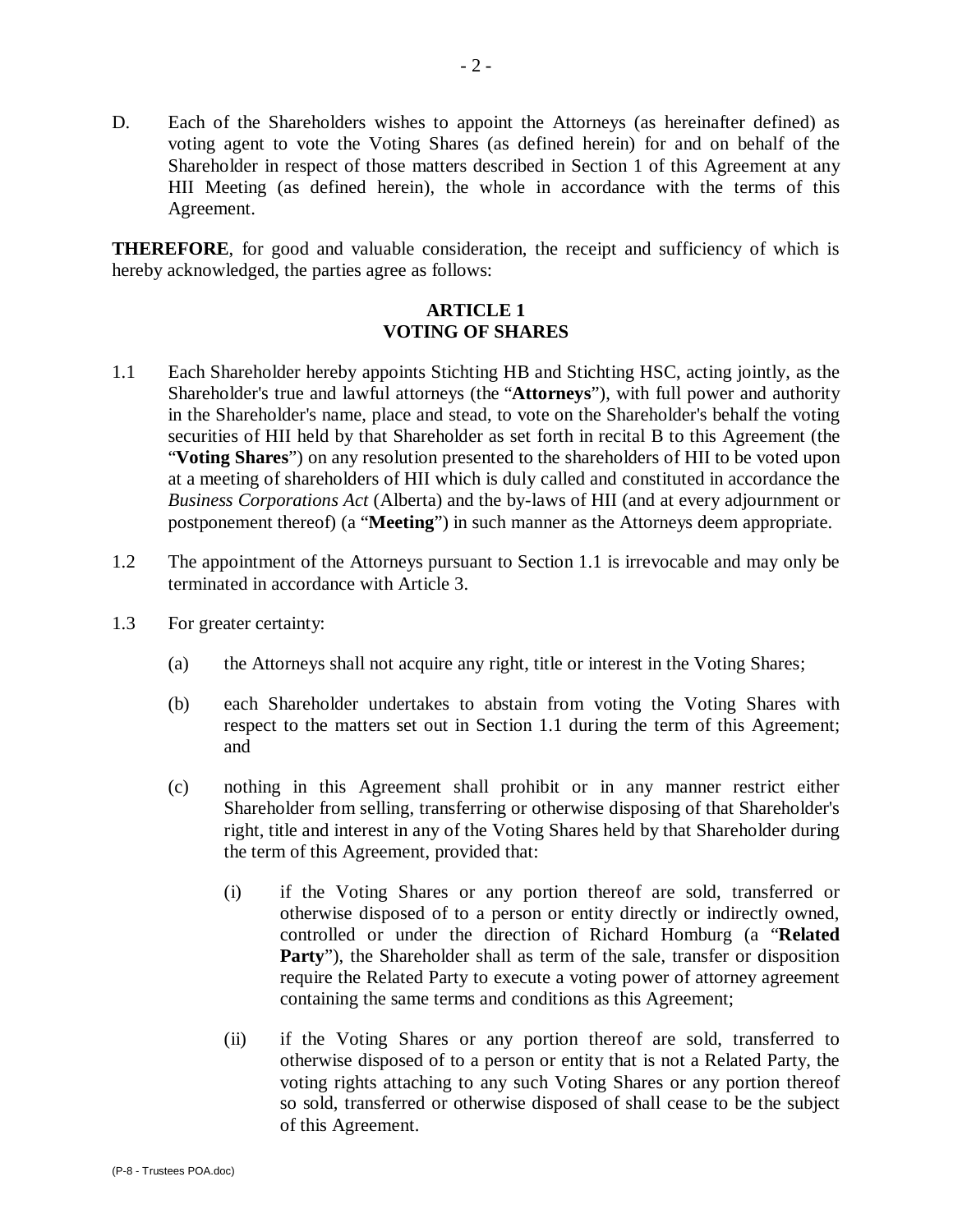1.4 Each Shareholder shall, not less than seven (7) days before the date of the Meeting, execute or cause to be executed such form of proxy and other assurances and instruments as the Attorneys, HII or its duly appointed transfer agent and registrar may reasonably require or as may be required by applicable law from time to time to confirm that the Attorneys are entitled to vote the Voting Shares in accordance with Section 1.1. In the event that a Shareholder fails to deliver such form of proxy to the Attorneys as foresaid, then such Shareholder shall be conclusively deemed to have granted and does hereby grant to the Attorneys an irrevocable power of attorney to execute such form of proxy for and on behalf of such Shareholder and to complete the same by voting in accordance with Section 1.1 on the matters set therein.

#### **ARTICLE 2**

### **STANDSTILL**

2.1 Homburg Finance hereby covenants and agrees that it shall not sell, transfer or otherwise dispose of the Voting Shares which it owns as of the date hereof, other than as part of the Restructuring (as defined in the Heads of Agreement entered into on September [8], 2011 by, *inter alia,* the parties hereto), during the term of this Agreement.

### **ARTICLE 3 TERMINATION**

- 3.1 This Agreement shall terminate on the earlier of the date:
	- (a) of the completion of the Restructuring (as defined in the Heads of Agreement entered into on September [8], 2011 by, *inter alia,* the parties hereto);
	- (b) Richard Homburg becomes unable to manage his affairs (*handelingsonbekwaam*) or has deceased;
	- (c) the date on which the following shall have occurred:
		- (i) the repayment of all outstanding Homburg (Mortgage) Bonds issued under the principal indenture dated 22 December 2002, as amended from time to time; and
		- (ii) the repayment of all outstanding Homburg Capital Securities A issued under the trust indenture dated 28 February 2009, as amended from time to time; and
		- (iii) the percentage of depositary receipts, as the case may be, together with direct and/or indirect shareholdings of Richard Homburg in HII has fallen below 20% of the total share capital of HII or such lower percentage as confirmed by the Authority for the Financial Markets ("**AFM**") as part of its consent to the Heads of Agreement or otherwise; or
	- (d) on one month's notice in writing by the Shareholders to the Attorneys, provided that the AFM shall have confirmed its consent in writing to the termination of this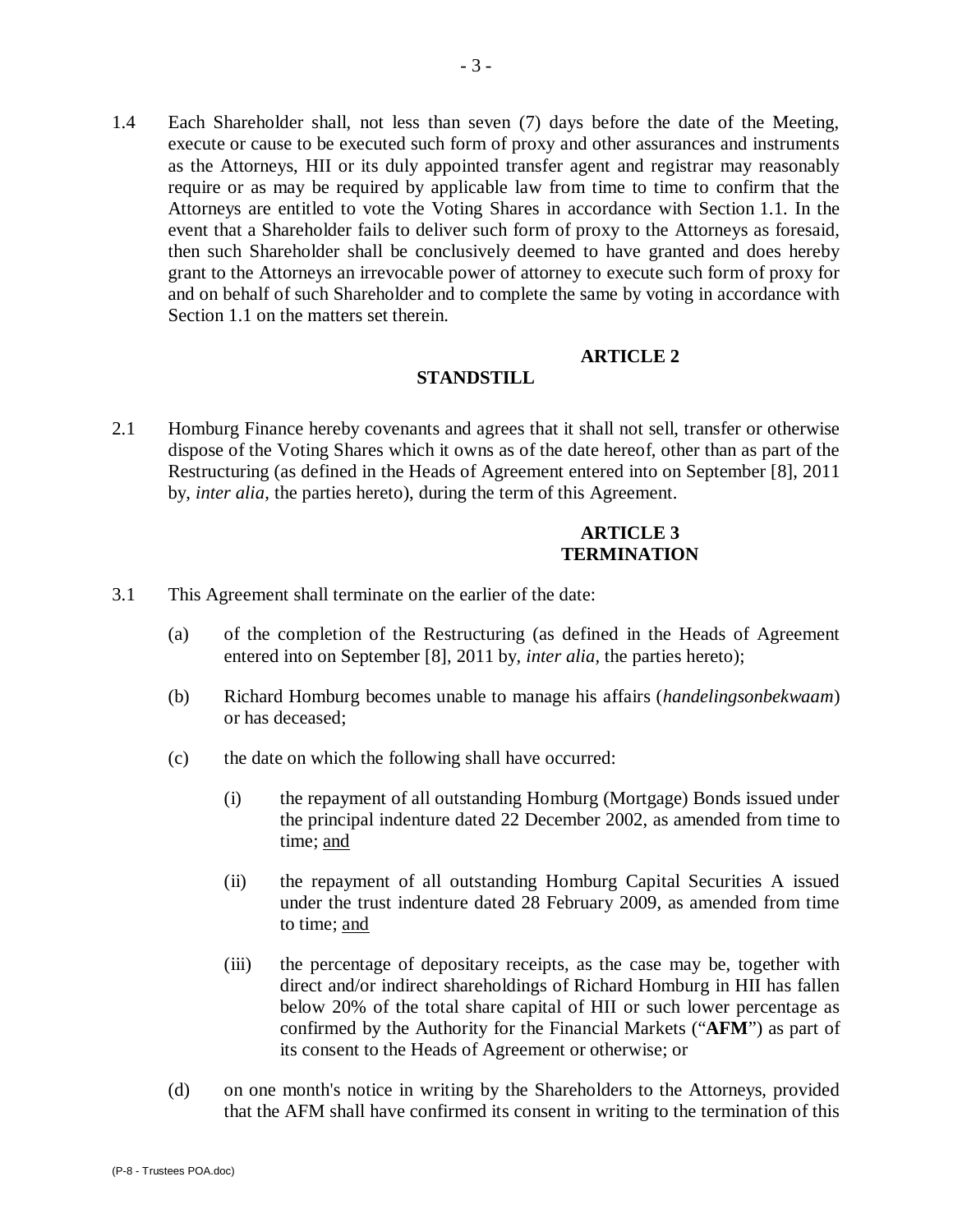Agreement and the implementation of such alternate arrangement as the Shareholders may propose, if necessary.

3.2 Provided that this Agreement has not already terminated pursuant to Section 3.1, the power of attorney granted to the Attorneys pursuant to this Agreement by Homburg Finance shall terminate on the date that Richard Homburg no longer, directly or indirectly, owns or has control or direction over 20% or more of the voting rights attached to all issued and outstanding securities of Homburg Finance.

## **ARTICLE 4 NO LIABILITY**

The Attorneys shall not incur any liability or responsibility for any loss or damage to HII or to either Shareholder and its affiliates arising out of, or in consequence of, any mistake or error of law or fact or any matter or thing done or omitted to be done in connection with the administration of this Agreement or the voting of the Voting Shares. The Shareholders shall jointly and severally indemnify and hold the Attorneys harmless from and against any and all actions and suits whether groundless or otherwise and from and against any and all losses, damages, costs, charges, counsel fees, payments, expenses and liabilities arising directly or indirectly out of the duties of the Attorneys hereunder.

In the event any question or dispute arises with respect to the Attorneys' duties hereunder, the Attorneys shall not be required to act or be held liable or responsible for their failure or refusal to act until the question or dispute has been (i) judicially settled by final judgement by a court of competent jurisdiction that is binding on all parties in the matter and is no longer subject to review or appeal, or (ii) settled by written document in form and substance satisfactory to the Attorneys. In addition, the Attorneys may require for such purpose, but shall not be obligated to require, the execution of such written settlement by parties that may have an interest in the settlement.

The Attorneys may retain legal counsel and advisors as may be reasonably required for the purpose of discharging their duties or determining their rights under this Agreement, and may rely and act upon the advice of such counsel or advisor. The Shareholders shall jointly and severally pay or reimburse the Attorneys, as applicable, for any reasonable fees, expenses and disbursements of such counsel or advisors.

This ARTICLE 4 shall survive the termination of this Agreement.

# **ARTICLE 5 MISCELLANEOUS**

- 5.1 Each of the parties hereto acknowledges that it has been advised to obtain independent legal advice in respect of the form and content of this Agreement and each party acknowledges that it has read and understood all of the provisions of this Agreement and signed this Agreement of its own free will.
- 5.2 Neither this Agreement nor any rights or obligations under this Agreement shall be assignable by any party without the prior written consent of each of the other parties. Subject thereto, this Agreement shall enure to the benefit of and be binding upon the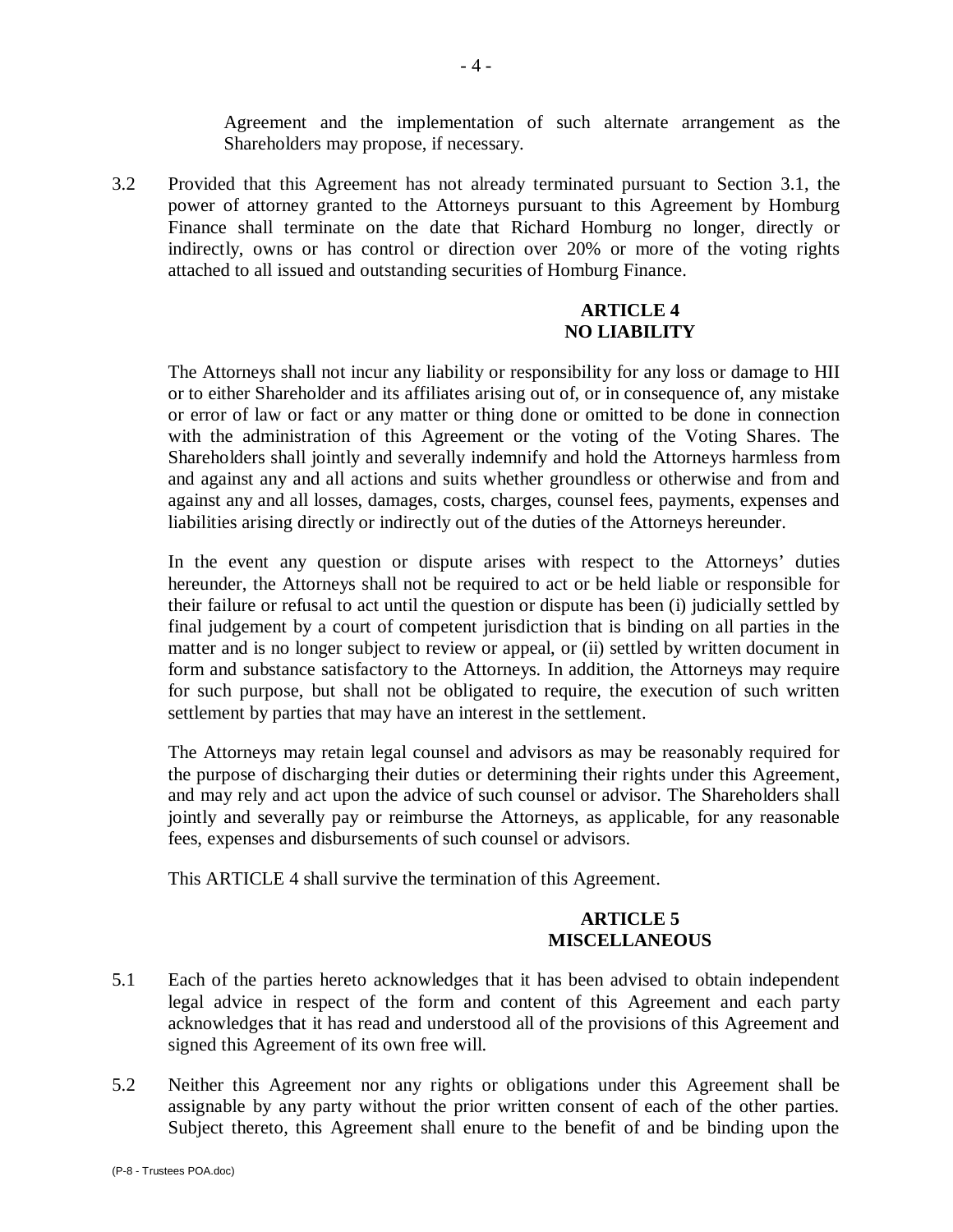parties and their respective successors (including any successor by reason of amalgamation of any party) and permitted assigns.

- 5.3 This Agreement is a contract made under and shall be governed by and construed in accordance with the laws of the Province of Alberta.
- 5.4 If, in any jurisdiction, any provision of this Agreement or its application to any party or circumstance is restricted, prohibited or unenforceable, such provision shall, as to such jurisdiction, be ineffective only to the extent of such restriction, prohibition or unenforceability without invalidating the remaining provisions of this Agreement and without affecting the validity or enforceability of such provision in any other jurisdiction or without affecting its application to other parties or circumstances.
- 5.5 Headings of Articles are inserted for convenience of reference only and shall not affect the construction or interpretation of this Agreement.
- 5.6 In this Agreement, unless the context otherwise requires, words importing the singular include the plural and vice versa and words importing gender include all genders.
- 5.7 The Shareholders shall, with reasonable diligence, do all things and provide all such reasonable assurances as may be required or desirable to effect the puposes of this Agreement and carry outs its provisions, and each Shareholder shall provide such further documents or instruments required by the Attorneys or HII as may be reasonably necessary or desirable to effect the purpose of this Agreement and carry out its provisions.
- 5.8 This Agreement may be executed by the parties in counterparts and delivered by facsimile and all such counterparts and facsimiles shall together constitute one and the same agreement.

*[Remainder of page intentionally left blank.]*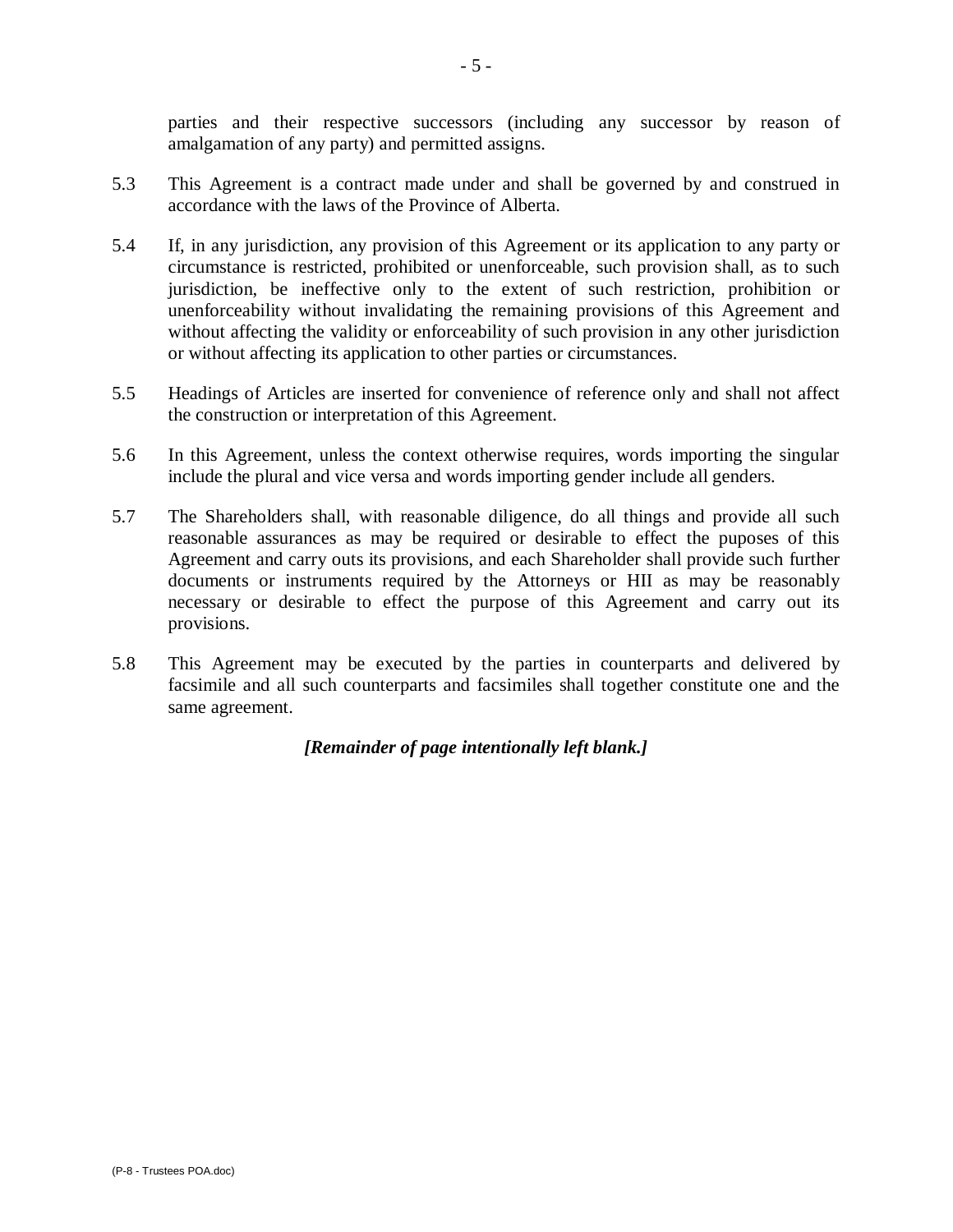**IN WITNESS OF WHICH** the parties have duly executed this Agreement.

\_\_\_\_\_\_\_\_\_\_\_\_\_\_\_\_\_\_\_\_\_\_\_ \_\_\_\_\_\_\_\_\_\_\_\_\_\_\_\_\_\_\_\_\_\_\_

**Mr. Richard Homburg**

\_\_\_\_\_\_\_\_\_\_\_\_\_\_\_\_\_\_\_\_\_\_\_

**Homburg Finance AG**

Title: The Title:

By: Bert Albers By: Richard Stolle<br>Title: Title:

**Stichting Homburg Bonds**

\_\_\_\_\_\_\_\_\_\_\_\_\_\_\_\_\_\_\_\_\_\_\_

By: Henk Knuvers Title: Director

**Stichting Homburg Capital Securities**

By: Henk Knuvers Title: Director

\_\_\_\_\_\_\_\_\_\_\_\_\_\_\_\_\_\_\_\_\_\_\_